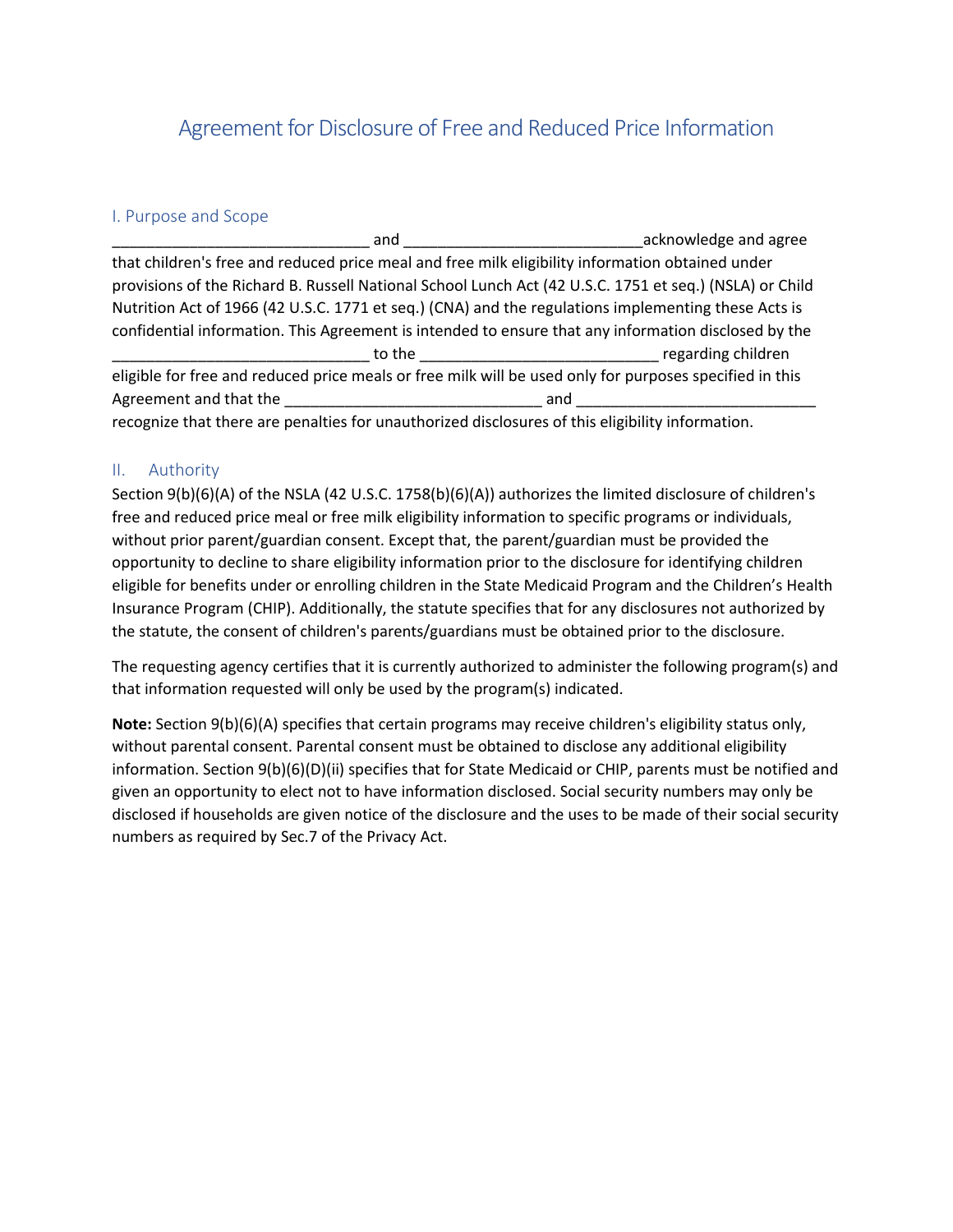| <b>CHECK ALL THAT APPLY</b>                                         |                                  |  |
|---------------------------------------------------------------------|----------------------------------|--|
| Program                                                             | <b>Information Authorized</b>    |  |
| Medicaid or CHIP, administered by a State or local agency           | All eligibility information      |  |
| authorized under titles XIX or XXI of the Social Security Act.      | unless parents elect not to      |  |
| Specify Program:                                                    | have information disclosed.      |  |
| Child Nutrition Program under the National School Lunch Act or      | All eligibility information;     |  |
| <b>Child Nutrition Act</b>                                          | consent not required.            |  |
| Specify Program:                                                    |                                  |  |
| State health program other than Medicaid/CHIP, administered         | Eligibility status only; consent |  |
| by a State agency or local agency.                                  | not required.                    |  |
| Specify Program:                                                    |                                  |  |
| Federal/State or local means tested nutrition program with          | Eligibility status only; consent |  |
| eligibility standards comparable to the National School Lunch       | not required.                    |  |
| Program                                                             |                                  |  |
| Specify Program:                                                    |                                  |  |
| Federal or State education program                                  | Eligibility status only; consent |  |
| Specify Program:                                                    | not required.                    |  |
| Every Student Succeeds Act (ESSA)                                   | Eligibility status only; consent |  |
| Specify Program:                                                    | not required.                    |  |
| Federal health program other than Medicaid/CHIP<br>Specify Program: | No eligibility information       |  |
|                                                                     | unless prior parental or         |  |
|                                                                     | guardian consent is obtained.    |  |
| Local health program<br>Specify Program:                            | No eligibility information       |  |
|                                                                     | unless prior parental or         |  |
|                                                                     | guardian consent is obtained.    |  |

## III. Responsibilities

agrees to the following:

When required, secure the consent of parents/guardians prior to any disclosure not authorized by the National School Lunch Act or any regulations under that Act, unless prior consent is secured by the receiving agency and made available to the determining agency;

For State Medicaid and CHIP, notify parents/guardians of potential disclosures and provide opportunity for parents/guardians to elect not to have information disclosed;

Disclose eligibility information only to persons directly connected to the administration or enforcement of programs authorized access under the National School Lunch Act or regulations under the Act or to programs or services for which parents/guardians gave consent.

\_\_\_\_\_\_\_\_\_\_\_\_\_\_\_\_\_\_\_\_\_\_\_\_\_\_\_ agrees to the following:

Ensure that only persons who are directly connected with the administration or enforcement of the \_ and whose job responsibilities require use of the eligibility information

will have access to children's eligibility information:

Specify by name(s) or title(s) \_\_\_\_\_\_\_\_\_\_\_\_\_\_\_\_\_\_\_\_\_\_\_\_\_\_\_\_\_\_\_\_\_\_\_\_\_\_\_\_\_\_\_\_\_\_\_\_\_\_